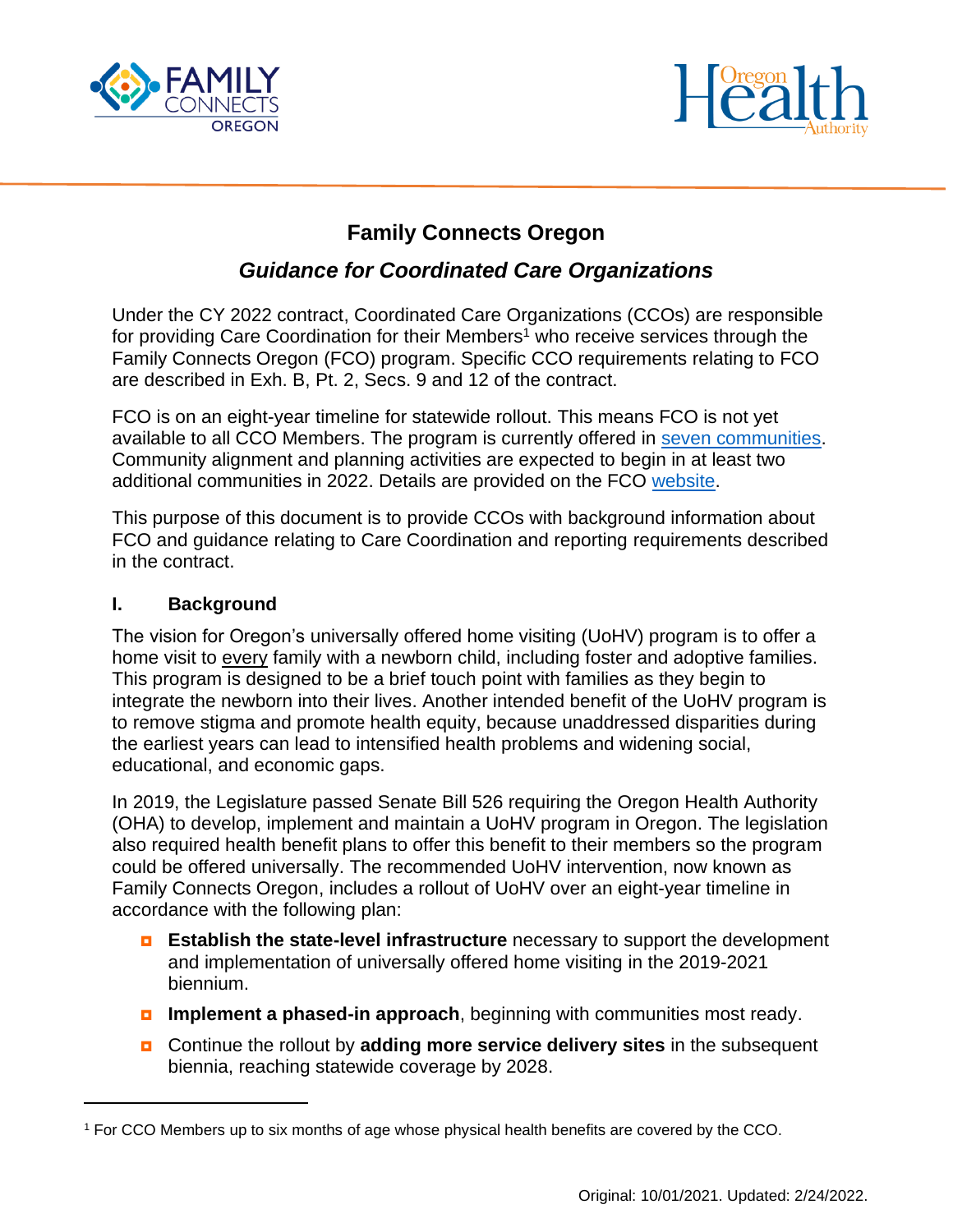- **Engage commercial insurance plans** to support these services for their members.
- **Evaluate the effectiveness** of the intervention.

# **II. Family Connects Model**

Family Connects Oregon (FCO) is an evidence-based universally offered nurse home visiting intervention available to all families with newborns residing within a defined community. It consists of one to three nurse home visits, typically when the infant is two to twelve weeks old, and follow-up contacts with families and community agencies to confirm successful linkages with community resources. During the initial home visit, a nurse conducts a physical health assessment of the caregiver and newborn, screens families for potential risk factors associated with caregiver's and infant's health and wellbeing, and may offer direct assistance (i.e., guidance on infant feeding and sleeping). The nurse and family then work together to identify and connect with community resources for the family.

Additionally, studies have shown a positive return on investment in the Family Connects model, based on savings primarily associated with reduced use of the emergency room and hospital care for infants.

## **Family Connects Model Components**

The program components of the Family Connects model are community alignment, home visiting, and data & monitoring (see Figure 1). It is the interplay of these three components that is associated with improved health outcomes. Implementation of all three components are required to demonstrate fidelity to the empirically supported evidence-based model.



**Figure 1. Program components of the Family Connects model**

**Community Alignment** is the process to create and/or strengthen and maintain the community system of care. This is critical as families are referred into this system and the services available in the community are identified to meet their needs. The model implementation begins with a robust assessment of services and collaboration with community partners prior to starting home visiting services. As home visiting services begin, maintenance and quality improvement of the system continues based on identified needs.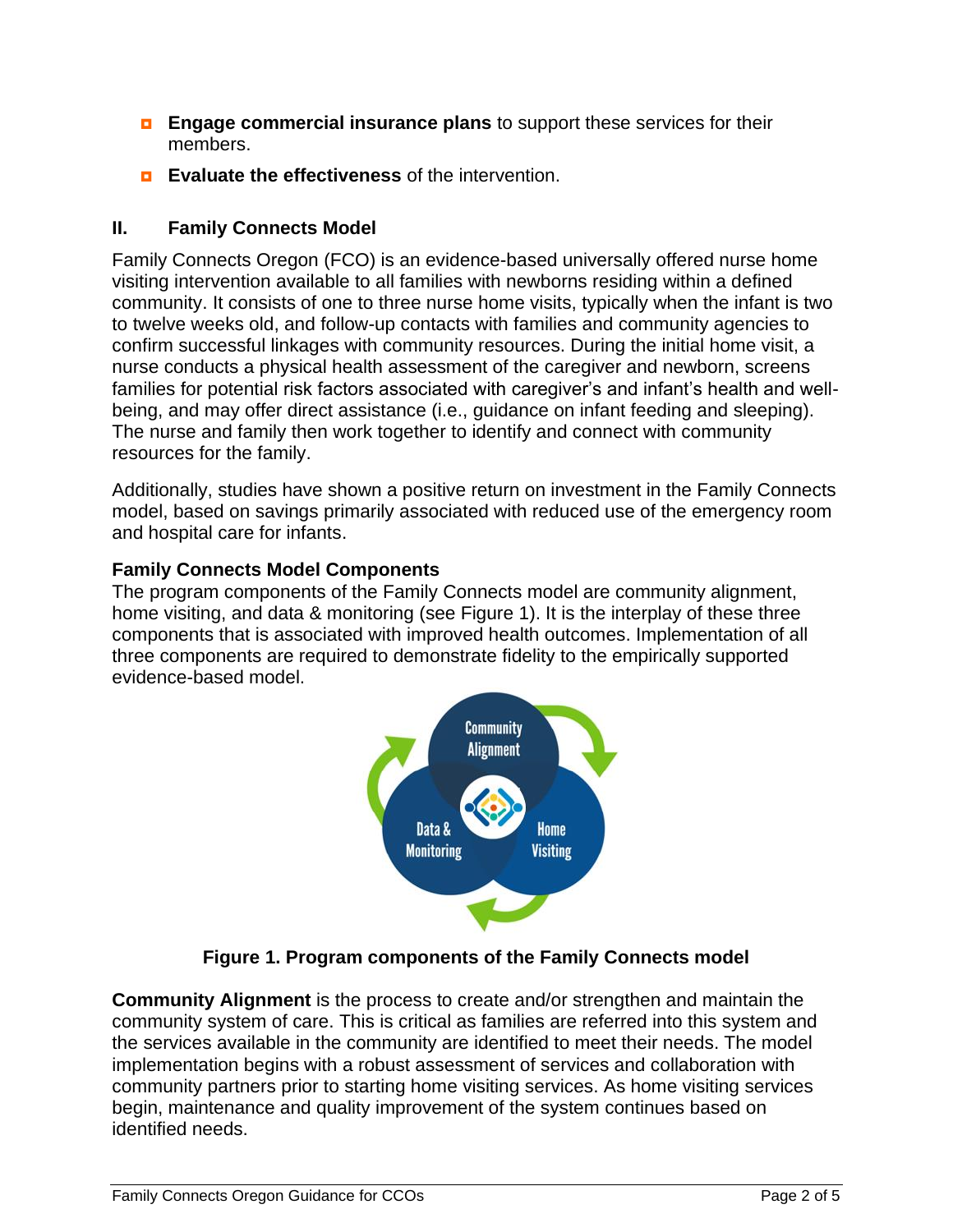**Home Visiting** services are delivered by a nurse in the home typically three weeks after the birth. That visit is comprehensive and includes assessments, screenings, education, and referrals into desired services. Some families participate in an additional one to two visits to ensure their needs are met. Four weeks after the last visit, the family receives a post-visit connection call to see if they connected with the referrals they received and to assess their satisfaction with the services received.

**Data & Monitoring** includes the collection of the data from the nurse visits, referral information, and the metrics used to determine model fidelity. It also contributes to the continuous quality improvement efforts of the services in a community—identifying gaps and improvements to better serve families.

### **III. Contract Requirements**

### **A. Provide Care Coordination** (Exh. B, Pt. 2, Secs. 9 and 12)

These activities promote communication, data sharing, and collaboration between the CCO's Care Coordination programs (including Intensive Care Coordination) and FCO Providers in order to jointly support families. Table 1 lists examples of Care Coordination activities.

| <b>Care Coordination</b>                                                         | <b>Activities</b>                                                                                                                                                                                                                                          |  |
|----------------------------------------------------------------------------------|------------------------------------------------------------------------------------------------------------------------------------------------------------------------------------------------------------------------------------------------------------|--|
| 1. Notify Members<br>receiving CCO Care<br>Coordination about<br><b>FCO</b>      | For newborn members enrolled in CCO Care<br>$\bullet$<br>Coordination or Intensive Care Coordination<br>activities, notify families about FCO services if<br>available in the Member's county. Work with<br>Community Lead to clarify program eligibility. |  |
| 2. Identify Members<br>receiving both CCO<br>Care Coordination and<br><b>FCO</b> | Work with FCO Community Lead to explore a<br>$\bullet$<br>process for identifying families who are<br>receiving CCO Care Coordination/Intensive<br>Care Coordination activities and FCO services.                                                          |  |
| 3. Establish<br>communication<br>methods                                         | Work with FCO Community Lead to explore a<br>$\bullet$<br>communication process between FCO nurse<br>home visitors and CCO Care Coordinators.                                                                                                              |  |

*Table 1 - Care Coordination Activities* 

**B. Participate in Community Alignment and Planning** (Exh. B, Pt. 2, Sec. 12) Community alignment is a core element of the Family Connects model. FCO program staff will facilitate initial contact between CCOs and FCO Community Leads to participate in community alignment activities. Suggested community alignment activities are listed in Table 1 below. CCOs are required to submit bi-annual reports on their engagement in FCO community alignment and planning activities.

#### **A current list of FCO Community Leads is found on the "Meet the Teams" section of the Family Connects Oregon website at <https://www.familyconnectsoregon.org/>**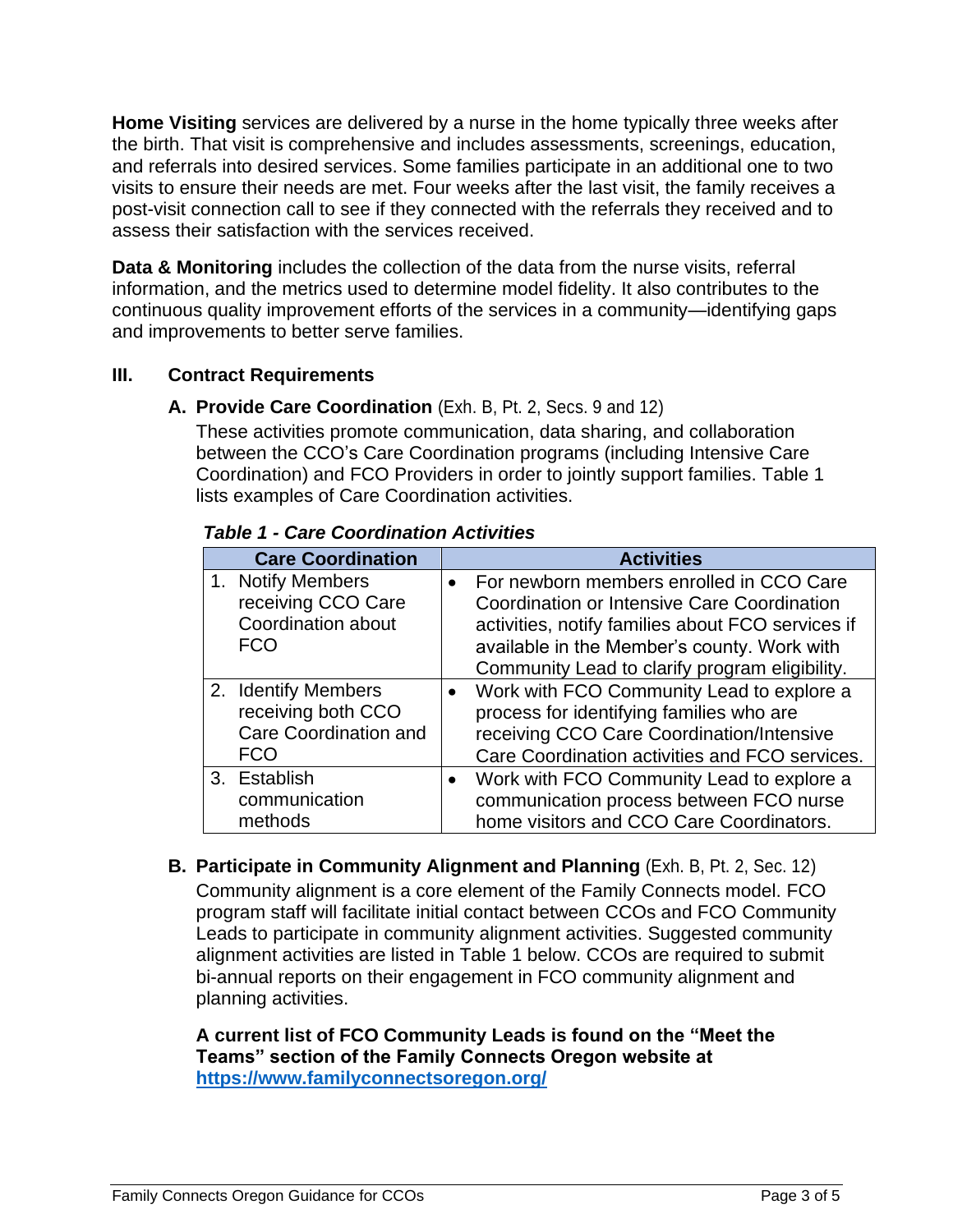### **IV. Reporting**

#### **A. Care Coordination** (Exh. B, Pt. 2, Sec. 12 e. (1))

By 1/15/2022, each CCO will email OHA the name and contact information for its designee for activities related to perinatal care coordination and the FCO program. The CCO will send this information to the CCO deliverables mailbox at [CCO.MCODeliverableReports@dhsoha.state.or.us.](mailto:CCO.MCODeliverableReports@dhsoha.state.or.us)

If the FCO program is not yet offered in any part of the CCO's Service Area, then this information will be used to notify the CCO when community alignment and planning activities are expected to begin.

### **B. Engagement in Community Alignment and Planning Activities**

(Exh. B, Pt. 2, Sec. 12 e. (2))

Each CCO must submit a bi-annual report about its engagement in FCO community alignment and planning activities. Examples of activities CCOs should include in this report are provided in Table 2 below.

The CCO should report on any activities related to FCO community alignment and planning, not limited to the examples in Table 2. The CCO will be required to report on how each activity was completed, any barriers to completion, and any changes since the previous report.

The report will provide an option for the CCO to indicate there is no information to submit because the FCO program is not offered or there are no community alignment and planning activities underway. No further information is necessary for the report in these cases.

The CCO will submit this report online via SmartSheet. The URL for the online form is:

[https://app.smartsheet.com/b/form/1e89dd0c49624a1fa48b9e15be740945.](https://app.smartsheet.com/b/form/1e89dd0c49624a1fa48b9e15be740945)

The CCO must submit each report within 45 days after the reporting period. The reporting schedule is provided in Table 3 below.

| <b>Category</b>                                                    | <b>Possible Activities</b>                                                                                                                                                                                                        |  |
|--------------------------------------------------------------------|-----------------------------------------------------------------------------------------------------------------------------------------------------------------------------------------------------------------------------------|--|
| 1. Meeting participation                                           | Engage in local FCO Community Advisory<br>$\bullet$<br>Board (CAB) and/or planning meetings.                                                                                                                                      |  |
| 2. CCO Community<br><b>Advisory Council (CAC)</b><br>collaboration | • Share relevant reports and learnings from<br>CAC with FCO Community Leads.<br>Facilitate FCO presentations to the CAC.<br>$\bullet$<br>Utilize the CAC as a potential resource for<br>$\bullet$<br>feedback on the FCO program. |  |
| 3. Provider engagement                                             | In collaboration with FCO Community Lead,<br>$\bullet$<br>increase healthcare provider awareness of<br>FCO through:<br>newsletter articles<br>$\circ$<br>presentations<br>$\circ$                                                 |  |

*Table 2 – Examples of Community Alignment and Planning Activities*